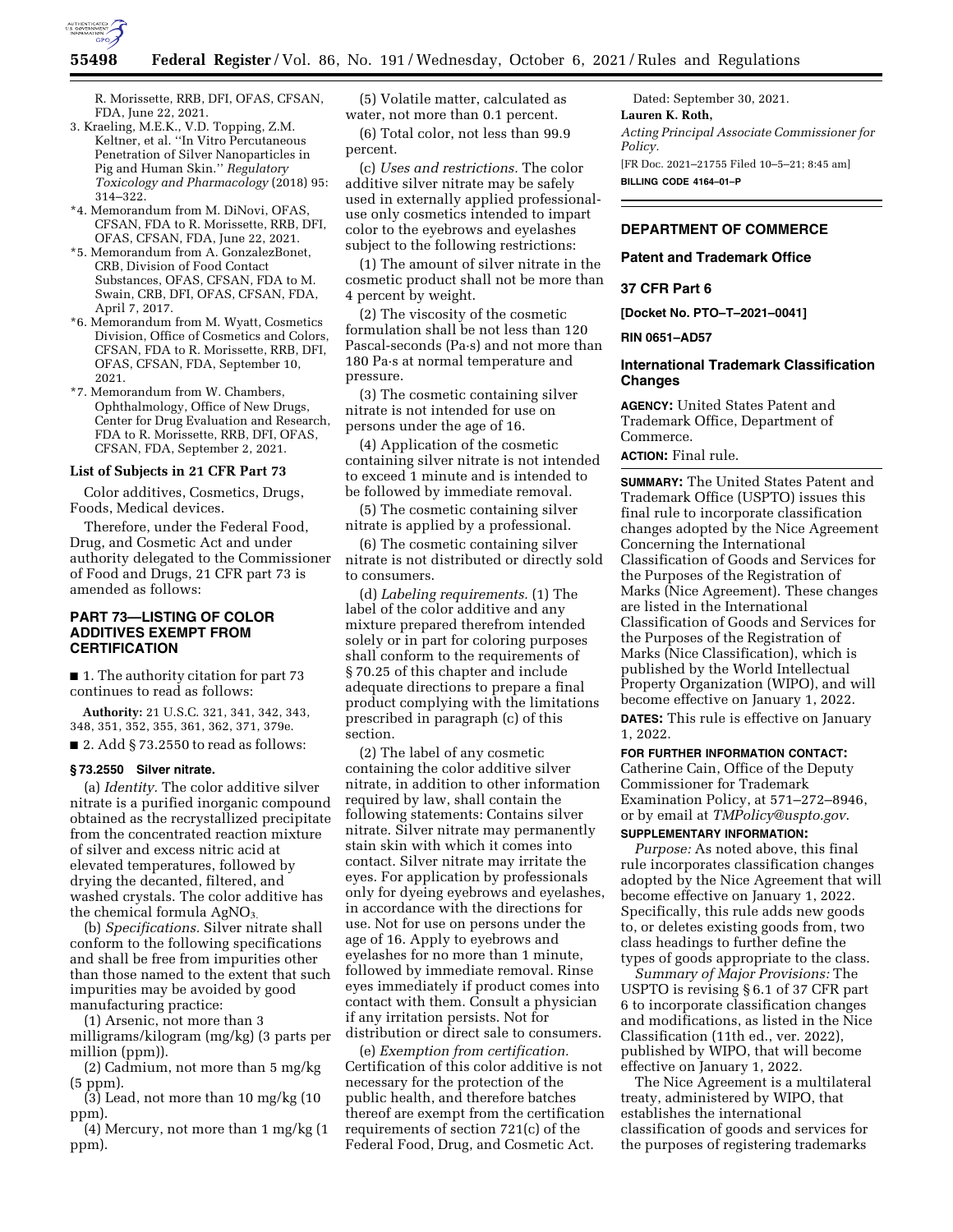and service marks. As of September 1, 1973, this international classification system is the controlling system used by the United States, and it applies, for all statutory purposes, to all applications filed on or after September 1, 1973, and their resulting registrations. *See* 37 CFR 2.85(a). Every signatory to the Nice Agreement must utilize the international classification system.

Each state party to the Nice Agreement is represented in the Committee of Experts of the Nice Union (Committee of Experts), which meets annually to vote on proposed changes to the Nice Classification. Any state that is a party to the Nice Agreement may submit proposals for consideration by the other members of the Committee of Experts, in accordance with agreedupon rules of procedure. Proposals are currently submitted on an annual basis to an electronic forum on the WIPO website, commented upon, modified, and compiled by WIPO for further discussion and voting at the annual Committee of Experts meeting.

In 2013, the Committee of Experts began annual revisions to the Nice Classification. The annual revisions, which are published electronically and enter into force on January 1 each year, are referred to as versions and identified by edition number and the year of the effective date (*e.g.,* ''Nice Classification, 10th edition, version 2013'' or ''NCL 10– 2013''). Each annual version includes all changes adopted by the Committee of Experts since the adoption of the previous version. The changes consist of: (1) The addition of new goods and services to, and deletion of goods and services from, the Alphabetical List, and (2) any modifications to the wording in the Alphabetical List, the class headings, and the explanatory notes that do not involve the transfer of goods or services from one class to another.

Beginning on January 1, 2023, new editions of the Nice Classification will be published electronically every three years and include all changes adopted since the previous annual version, as well as goods or services transferred from one class to another or new classes that have been created since the previous edition.

Due to the worldwide impact of COVID–19, the International Bureau (IB) at WIPO announced on March 16, 2021, that the 31st session of the Committee of Experts would be held in a hybrid format, with WIPO participating at the WIPO headquarters in Geneva and states participating via an online platform. The annual revisions contained in this final rule consist of modifications to the class headings that were incorporated into the Nice Agreement through e-

voting during the 31st session of the Committee of Experts, from April 19–23, 2021. Under the Nice Classification, there are 34 classes of goods and 11 classes of services, each with a class heading. Class headings generally indicate the fields to which goods and services belong. Specifically, this rule adds new goods to, or deletes existing goods from, two class headings, as set forth in the discussion of regulatory changes below. The changes to the class headings further define the types of goods appropriate to the class. As a signatory to the Nice Agreement, the United States adopts these revisions pursuant to article 1.

#### **Discussion of Regulatory Changes**

The USPTO is revising § 6.1 as follows:

In Class 30, the wording ''artificial coffee'' is amended to ''substitutes therefor.''

In Class 32, the wording ''non-alcoholic'' is deleted after ''other.'' The wording ''nonalcoholic'' is added after ''making.''

#### **Rulemaking Requirements**

*A. Administrative Procedure Act:* The changes in this rulemaking involve rules of agency practice and procedure, and/ or interpretive rules. *See Perez* v. *Mortg. Bankers Ass'n,* 575 U.S. 92, 97 (2015) (Interpretive rules ''advise the public of the agency's construction of the statutes and rules which it administers.'' (citation and internal quotation marks omitted)); *Nat'l Org. of Veterans' Advocates* v. *Sec'y of Veterans Affairs,*  260 F.3d 1365, 1375 (Fed. Cir. 2001) (Rule that clarifies interpretation of a statute is interpretive.); *Bachow Commc'ns Inc.* v. *FCC,* 237 F.3d 683, 690 (D.C. Cir. 2001) (Rules governing an application process are procedural under the Administrative Procedure Act.); *Inova Alexandria Hosp.* v. *Shalala,* 244 F.3d 342, 350 (4th Cir. 2001) (Rules for handling appeals were procedural where they did not change the substantive standard for reviewing claims.).

Accordingly, prior notice and opportunity for public comment for the changes in this rulemaking are not required pursuant to 5 U.S.C. 553(b) or (c), or any other law. *See Perez,* 575 U.S. at 101 (Notice and comment procedures are required neither when an agency ''issue[s] an initial interpretive rule'' nor ''when it amends or repeals that interpretive rule.''); *Cooper Techs. Co.* v. *Dudas,* 536 F.3d 1330, 1336–37 (Fed. Cir. 2008) (stating that 5 U.S.C. 553, and thus 35 U.S.C. 2(b)(2)(B), do not require notice and comment rulemaking for ''interpretative rules, general statements of policy, or rules of agency

organization, procedure, or practice''  $($ quoting 5 U.S.C. 553 $(b)(A))$ .

*B. Regulatory Flexibility Act:* As prior notice and an opportunity for public comment are not required pursuant to 5 U.S.C. 553 or any other law, neither a Regulatory Flexibility Act analysis nor a certification under the Regulatory Flexibility Act (5 U.S.C. 601 *et seq.*) is required. *See* 5 U.S.C. 603.

*C. Executive Order 12866 (Regulatory Planning and Review):* This rulemaking has been determined to be not significant for purposes of Executive Order 12866 (Sept. 30, 1993).

*D. Executive Order 13563 (Improving Regulation and Regulatory Review):* The USPTO has complied with Executive Order 13563 (Jan. 18, 2011). Specifically, the USPTO has, to the extent feasible and applicable: (1) Made a reasoned determination that the benefits justify the costs of the rule; (2) tailored the rule to impose the least burden on society consistent with obtaining the regulatory objectives; (3) selected a regulatory approach that maximizes net benefits; (4) specified performance objectives; (5) identified and assessed available alternatives; (6) involved the public in an open exchange of information and perspectives among experts in relevant disciplines, affected stakeholders in the private sector, and the public as a whole, and provided online access to the rulemaking docket; (7) attempted to promote coordination, simplification, and harmonization across government agencies and identified goals designed to promote innovation; (8) considered approaches that reduce burdens and maintain flexibility and freedom of choice for the public; and (9) ensured the objectivity of scientific and technological information and processes.

*E. Executive Order 13132 (Federalism):* This rulemaking does not contain policies with federalism implications sufficient to warrant preparation of a Federalism Assessment under Executive Order 13132 (Aug. 4, 1999).

*F. Executive Order 13175 (Tribal Consultation):* This rulemaking will not: (1) Have substantial direct effects on one or more Indian tribes, (2) impose substantial direct compliance costs on Indian tribal governments, or (3) preempt tribal law. Therefore, a tribal summary impact statement is not required under Executive Order 13175 (Nov. 6, 2000).

*G. Executive Order 13211 (Energy Effects):* This rulemaking is not a significant energy action under Executive Order 13211 because this rulemaking is not likely to have a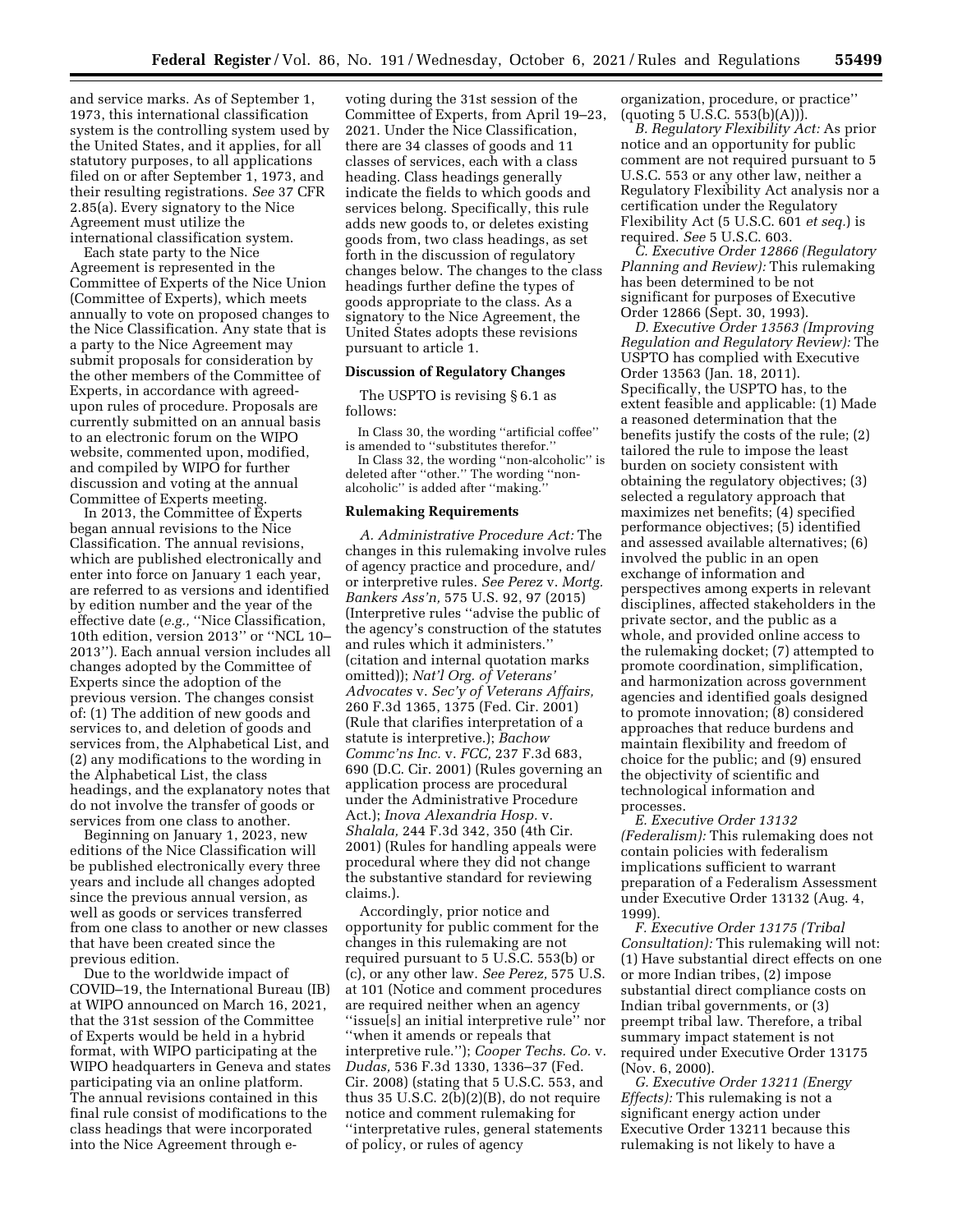significant adverse effect on the supply, distribution, or use of energy. Therefore, a Statement of Energy Effects is not required under Executive Order 13211 (May 18, 2001).

*H. Executive Order 12988 (Civil Justice Reform):* This rulemaking meets applicable standards to minimize litigation, eliminate ambiguity, and reduce burden as set forth in sections 3(a) and 3(b)(2) of Executive Order 12988 (Feb. 5, 1996).

*I. Executive Order 13045 (Protection of Children):* This rulemaking does not concern an environmental risk to health or safety that may disproportionately affect children under Executive Order 13045 (Apr. 21, 1997).

*J. Executive Order 12630 (Taking of Private Property):* This rulemaking will not affect a taking of private property or otherwise have taking implications under Executive Order 12630 (Mar. 15, 1988).

*K. Congressional Review Act:* Under the Congressional Review Act provisions of the Small Business Regulatory Enforcement Fairness Act of 1996 (5 U.S.C. 801 *et seq.*), the USPTO will submit a report containing the final rule and other required information to the United States Senate, the United States House of Representatives, and the Comptroller General of the Government Accountability Office. The changes in this rulemaking are not expected to result in an annual effect on the economy of \$100 million or more, a major increase in costs or prices, or significant adverse effects on competition, employment, investment, productivity, innovation, or the ability of United States-based enterprises to compete with foreign-based enterprises in domestic and export markets. Therefore, this rulemaking is not expected to result in a ''major rule'' as defined in 5 U.S.C. 804(2).

*L. Unfunded Mandates Reform Act of 1995:* The changes set forth in this rulemaking do not involve a Federal intergovernmental mandate that will result in the expenditure by State, local, and tribal governments, in the aggregate, of \$100 million (as adjusted) or more in any one year, or a Federal private sector mandate that will result in the expenditure by the private sector of \$100 million (as adjusted) or more in any one year, and will not significantly or uniquely affect small governments. Therefore, no actions are necessary under the provisions of the Unfunded Mandates Reform Act of 1995. *See* 2 U.S.C. 1501 *et seq.* 

*M. National Environmental Policy Act of 1969:* This rulemaking will not have any effect on the quality of the environment and is thus categorically

excluded from review under the National Environmental Policy Act of 1969. *See* 42 U.S.C. 4321 *et seq.* 

*N. National Technology Transfer and Advancement Act of 1995:* The requirements of section 12(d) of the National Technology Transfer and Advancement Act of 1995 (15 U.S.C. 272 note) are not applicable because this rulemaking does not contain provisions that involve the use of technical standards.

*O. Paperwork Reduction Act of 1995:*  This final rule does not involve information collection requirements that are subject to review by the Office of Management and Budget (OMB) under the Paperwork Reduction Act of 1995 (44 U.S.C. 3501 *et seq.*).

Notwithstanding any other provision of law, no person is required to respond to, nor shall any person be subject to a penalty for failure to comply with, a collection of information subject to the requirements of the Paperwork Reduction Act unless that collection of information has a currently valid OMB control number.

*P. E-Government Act Compliance:*  The USPTO is committed to compliance with the E-Government Act to promote the use of the internet and other information technologies, to provide increased opportunities for citizen access to Government information and services, and for other purposes.

## **List of Subjects in 37 CFR Part 6**

Administrative practice and procedure, Courts, Lawyers, Trademarks.

For the reasons given in the preamble and under the authority contained in 15 U.S.C. 1112, 1123 and 35 U.S.C. 2, as amended, the USPTO is amending part 6 of title 37 as follows:

# **PART 6—CLASSIFICATION OF GOODS AND SERVICES UNDER THE TRADEMARK ACT**

■ 1. The authority citation for part 6 continues to read as follows:

**Authority:** Secs. 30, 41, 60 Stat. 436, 440; 15 U.S.C. 1112, 1123; 35 U.S.C. 2, unless otherwise noted.

■ 2. Revise § 6.1 to read as follows:

#### **§ 6.1 International schedule of classes of goods and services.**

#### **Goods**

1. Chemicals for use in industry, science and photography, as well as in agriculture, horticulture and forestry; unprocessed artificial resins, unprocessed plastics; fire extinguishing and fire prevention compositions; tempering and soldering preparations;

substances for tanning animal skins and hides; adhesives for use in industry; putties and other paste fillers; compost, manures, fertilizers; biological preparations for use in industry and science.

2. Paints, varnishes, lacquers; preservatives against rust and against deterioration of wood; colorants, dyes; inks for printing, marking and engraving; raw natural resins; metals in foil and powder form for use in painting, decorating, printing and art.

3. Non-medicated cosmetics and toiletry preparations; non-medicated dentifrices; perfumery, essential oils; bleaching preparations and other substances for laundry use; cleaning, polishing, scouring and abrasive preparations.

4. Industrial oils and greases, wax; lubricants; dust absorbing, wetting and binding compositions; fuels and illuminants; candles and wicks for lighting.

5. Pharmaceuticals, medical and veterinary preparations; sanitary preparations for medical purposes; dietetic food and substances adapted for medical or veterinary use, food for babies; dietary supplements for human beings and animals; plasters, materials for dressings; material for stopping teeth, dental wax; disinfectants; preparations for destroying vermin; fungicides, herbicides.

6. Common metals and their alloys, ores; metal materials for building and construction; transportable buildings of metal; non-electric cables and wires of common metal; small items of metal hardware; metal containers for storage or transport; safes.

7. Machines, machine tools, poweroperated tools; motors and engines, except for land vehicles; machine coupling and transmission components, except for land vehicles; agricultural implements, other than hand-operated hand tools; incubators for eggs; automatic vending machines.

8. Hand tools and implements, handoperated; cutlery; side arms, except firearms; razors.

9. Scientific, research, navigation, surveying, photographic, cinematographic, audiovisual, optical, weighing, measuring, signalling, detecting, testing, inspecting, life-saving and teaching apparatus and instruments; apparatus and instruments for conducting, switching, transforming, accumulating, regulating or controlling the distribution or use of electricity; apparatus and instruments for recording, transmitting, reproducing or processing sound, images or data; recorded and downloadable media, computer software, blank digital or